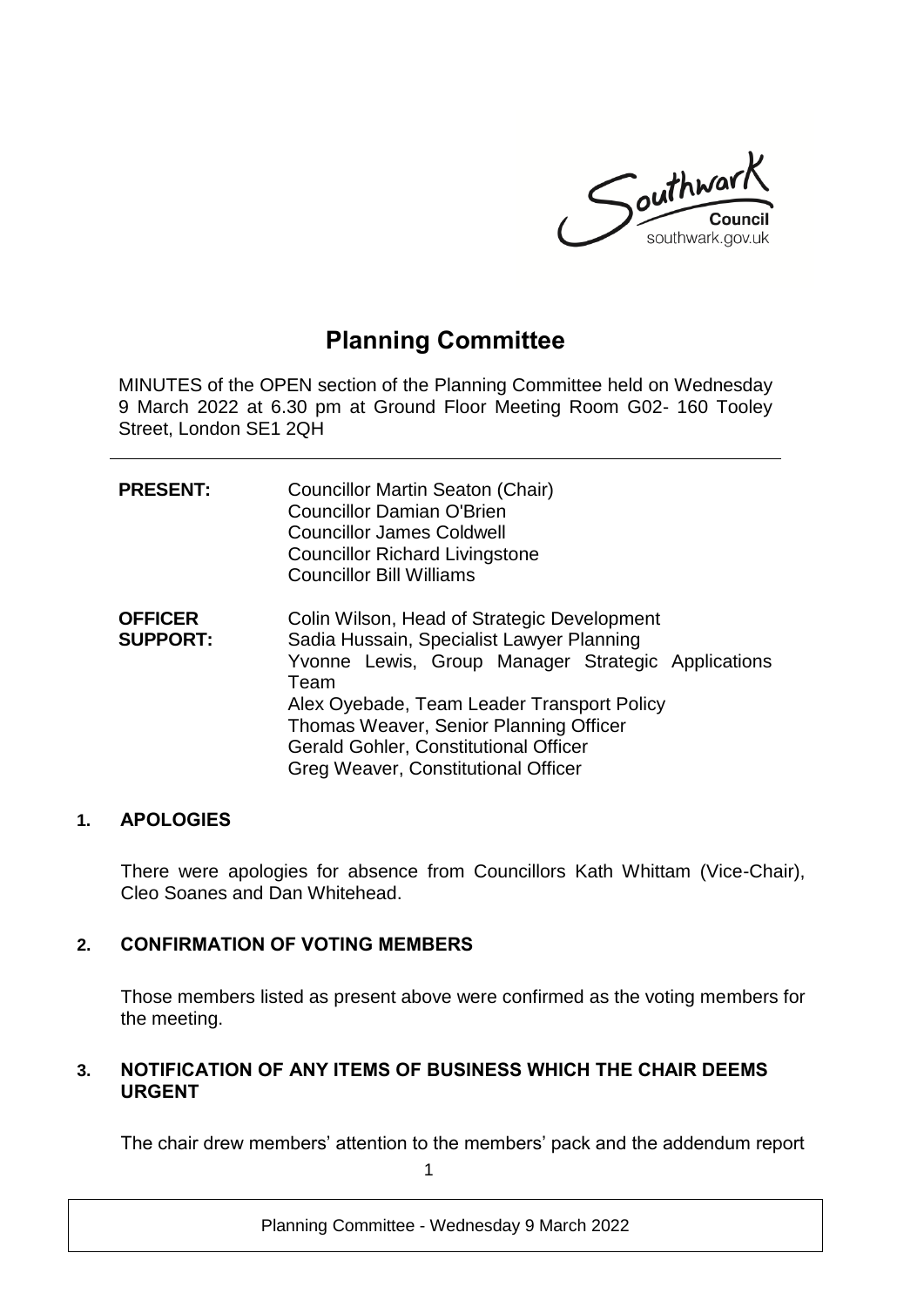which had been circulated before the meeting.

# **4. DISCLOSURE OF INTERESTS AND DISPENSATIONS**

There were none.

# **5. DEVELOPMENT MANAGEMENT**

## **RESOLVED:**

- 1. That the determination of planning applications, or formal observations and comments, the instigation of enforcement action and the receipt of the reports included in the attached items were considered.
- 2. That the decisions made on the planning applications be subject to the conditions and/or made for the reasons set out in the attached reports unless otherwise stated be agreed.
- 3. That where reasons for decisions or conditions were not included or not as included in the reports relating to an individual item, they be clearly specified and agreed.

#### **5.1 BRADFIELD CLUB, 5-13 COMMERCIAL WAY, LONDON SE15 6DQ**

#### **Planning Application Number: 19/AP/1974**

Report: see pages 5 to 94 of the agenda pack and pages 1 to 6 of the addendum report.

#### **PROPOSAL:**

*Demolition of existing buildings and construction of a part 3, part 5, part 6 and part 9 storey building (34.2m AOD), comprising 48 residential units and replacement youth club and associated community services (Class F2 use) with associated landscaping, car and cycle parking, servicing and refuse facilities.*

The committee heard the officer's introduction to the report and noted the addendum report. Members of the committee asked questions of officers present.

There were no objectors present wishing to speak.

The applicant's representatives addressed the committee and answered questions put by the committee.

There were no supporters and ward councillors present and wishing to speak.